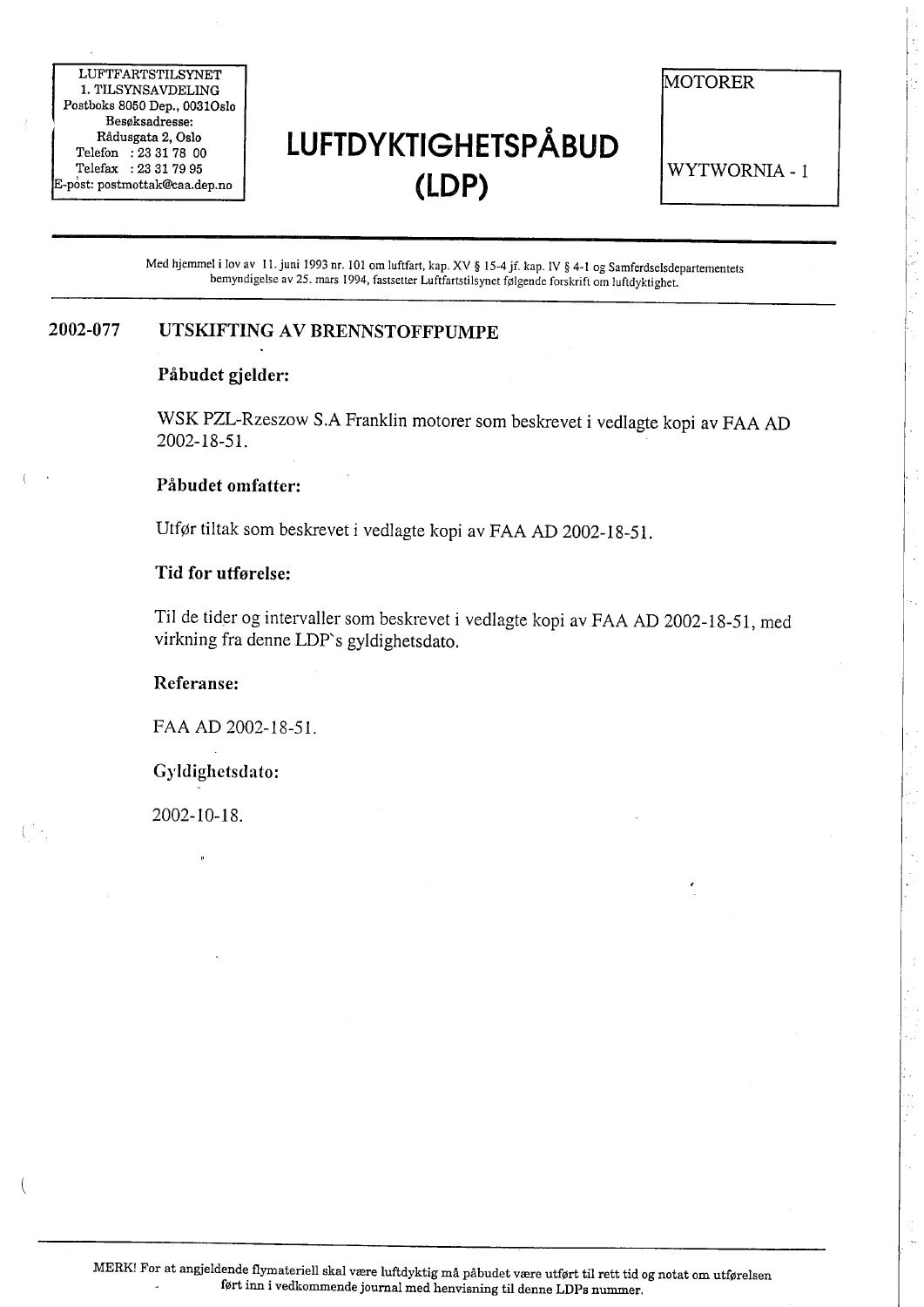# **EMERGENCY AIRWORTHINESS DIRECTIVE**



Aircraft Certification Service Washington, DC

U.S. Department of Transportation **Federal Aviation** Administration

We post Emergency ADs on the internet at "av-info.faa.gov"

### DATE: August 27, 2002  $AD$  #: 2002-18-51

Send to all U.S. owners and operators of Wytwornia Sprzetu Komunikacyjnego (WSK) PZL-Rzeszow S.A. Franklin 6A-350-C1, -C1A, -C1L, -C2, -C2A, and 4A-235 series engines. These engines are used on, but not limited to AERMACCHI S.p.A. S.205-22/R, Cessna 170, 172, and 175 series, Maule Aerospace Technologies, Inc. M-4-220, -220C, -220S, -220T, and M-5-220C, S.O.C.A.T.A. - Groupe AEROSPATIALE Model MS 894E, Swift Museum Foundation Model GC-1B, and Univair Aircraft Corp. (Stinson) 108 series airplanes.

This Emergency Airworthiness Directive (AD) is prompted by a report received from the General Inspectorate of Civil Aviation (GICA), which is the Airworthiness Authority of Poland, that informs the Federal Aviation Administration that there have been several failures of the valves and diaphragms in certain diaphragm type AC4886 fuel pumps, AC part number (P/N) 5656774, PZL P/N 26.11.1710. The only number that appears on the pump is 4886 on a metal tag attached to a bolt on the upper cover. Failure of the check valves inside the pump can result in reduction or complete loss of fuel flow to the engine as a result of loss of valve function, and failure of the diaphragm could also result in reduction of fuel flow and an external fuel leak. This condition, if not corrected, could result in the reduction or loss of engine power or external fuel leaks.

## FAA's Determination of an Unsafe Condition and Required Actions

Since an unsafe condition has been identified that is likely to exist or develop on other Franklin 6A-350-C1, -C1A, -C1L, -C2, -C2A, and 4A-235 series engines of the same type design, this AD requires removing any diaphragm type AC4886 fuel pump, AC P/N 5656774, PZL P/N 26.11.1710 before further flight, and prohibits installing any fuel pump type AC4886.

This rule is issued under 49 U.S.C. Section 44701 (formerly section 601 of the Federal Aviation Act of 1958) pursuant to the authority delegated to me by the Administrator, and is effective immediately upMMPreceipt of this emergency AD.

### 2002-18-51 Wytwornia Sprzetu Komunikacyjnego (WSK) PZL-Rzeszow S.A.: Docket No. 2002-NE-20-AD

#### Applicability

This airworthiness directive (AD) is applicable to WSK PZL-Rzeszow S.A. Franklin 6A-350-C1, -C1A, -C1L, -C2, -C2A, and 4A -235 series engines with diaphragm type AC4886 fuel pump, AC P/N 5656774, PZL P/N 26.11.1710 installed. These engines are installed on, but not limited to AERMACCHI S.p.A. S.205-22/R, Cessna 170, 172, and 175 series, Maule Aerospace Technologies,

1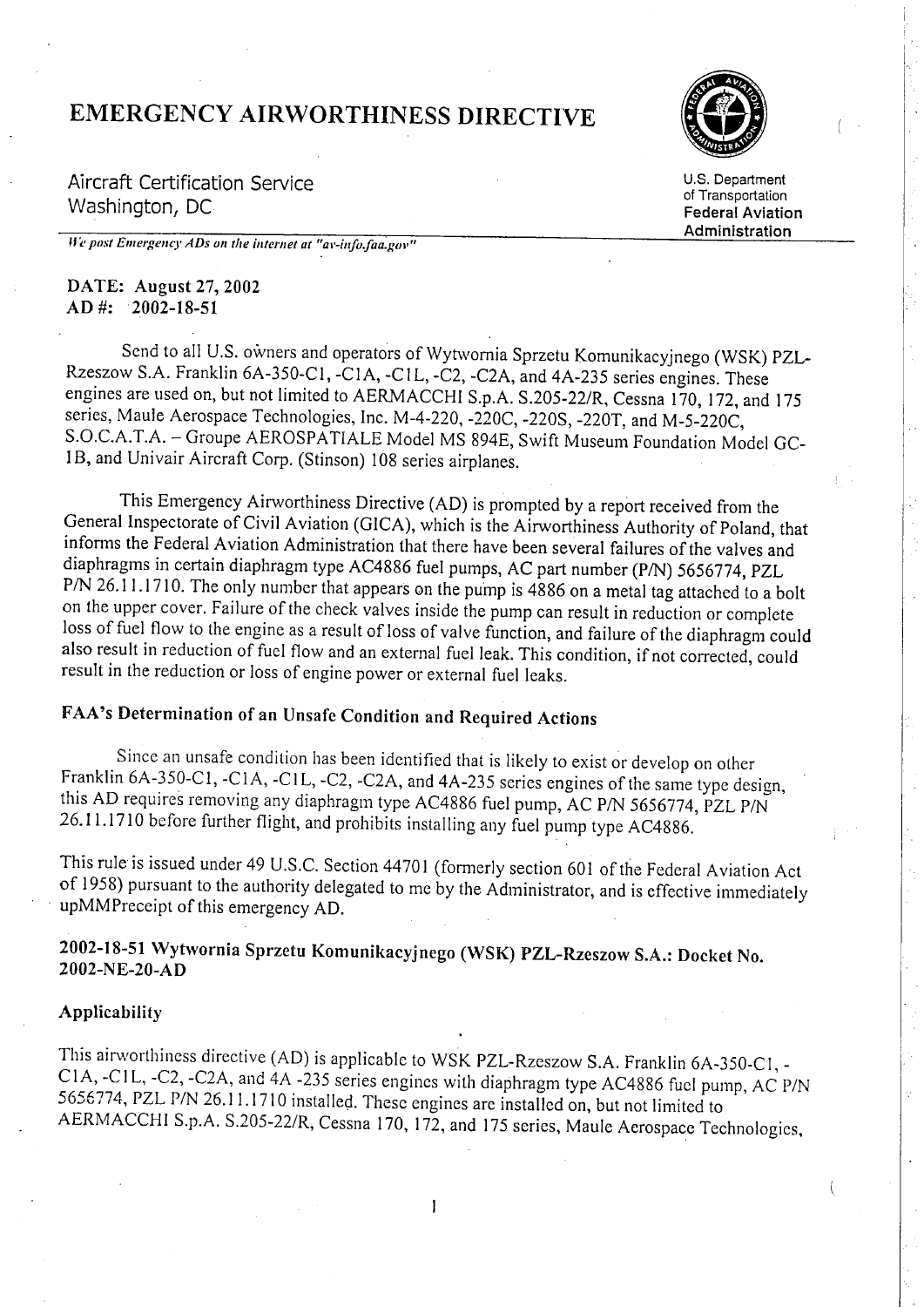.Inc. M-4-220, -220C, -220S, -220T, and M-5-220C, S.O.C.A.T.A. - Òroupe AEROSPA TIALE Model MS 894E, Swift Muscum Foundation Modcl GC-I B, and Univair Aircraft Corp. (Stinson) 108 series airplancs.

Note 1: This AD applies to each engine identified in the preceding applicability provision, regardless of whether it has been modified, altered, or repaired in the area subject to the requirements of this AD. For engines that have been modified, altered, or repaired so that the performanee of the requirements of this AD is affected, the owner/operator must request approval for an alternative method of compliance in accordance with paragraph (b) of this AD. The request should include an assessment of the effect of the modification, alteration, or repair on the unsafe condition addressed by this AD; and, ifthe unsafe condition has not been eliminated, the request shou1d include specific proposcd actions to address it.

### Compliance

Compliance with this Emergency AD is required before further flight after receipt this Emergency AD, unless already done.

To prevent the reduction or loss of engine power or external fuel leaks, do the following:

(a) Before further flight, remove type AC4886 fuel pump, AC P/N 5656774, PZL P/N 26.11.1710. Type AC4886 pumps might have metal tag with 4886 attached to a bolt on the upper cover. PZL-Rzcszow has issued Service Bulletin No. PZL-F/71/2002, dated August 2002 on this subject.

(b) After receipt of this AD, do not install type AC4886 fuel pump, AC P/N 5656774, PZL P/N 26.1 1.1710.

(c) An alternative method of compliance or adjustment of the compliance time that provides an acceptable level of safety may be used if approved by the Manager, Engine Certification Office (ECO). Operators must submit their requests through an appropriate F AA Maintenanee lnspector, who may add comments and then send it to the Manager, ECO.

Note 2: Information concerning the existence of approved alternative methods of compliance with this airworthiness directive, if any, may be obtained from the ECO.

(d) Spccial flight permits may be issued in aecordance with sections 21.197 and 21.199 of the Federal Aviation Regulations (14 CFR 21.197 and 21.199) to operate the aircraft to a location where the requirements of this AD can be done.

(e) Emergency AD 2002-18-51, issued August 27, 2002, becomes effective upon receipt.

FOR FURTHER INFORMATION CONTACT: Richard Woldan, Aerospace Engineer, Engine Certification Offce, FAA, Engine and Propeller Directorate, 12 New England Executive Park; Burlington, MA 01803-5299; telephone (781) 238-7136; fax (781) 238-7199.

Issued in Burlington, Massachusetts on August 27, 2002.

Donald E. Plouffe, Acting Manager, Engine and Propeller Directorate, Aircraft Certification Service.

(

 $\left( \begin{array}{c} \cdot \end{array} \right)$ 

2